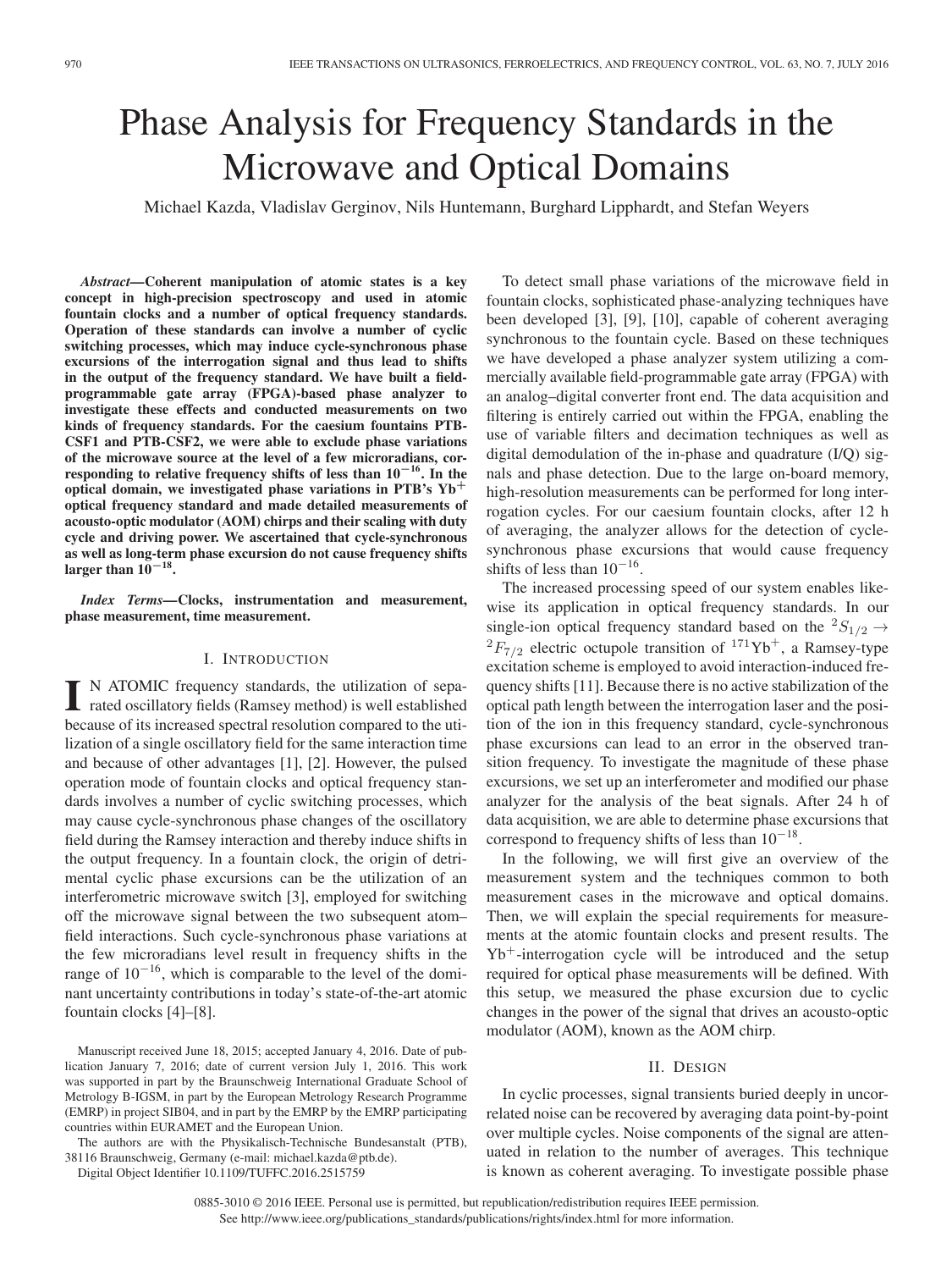

Fig. 1. Analyzer setup consisting of analog front end, AD-converter, and digital data processing.

transients in our atomic frequency standards, we have built an analyzer (Fig. 1) based on this averaging technique. It supports variable analysis bandwidths and cycle lengths up to several seconds with a maximum time resolution of  $1 \mu s$ . Possible sources of phase variations, e.g., temperature changes, can be correlated by using two additional channels that are aligned with the averaged phase data.

Since the frequencies  $f_{\text{DUT}}$  of the devices under test (DUT) investigated here are outside the limited bandwidth of the system, they are downmixed to a frequency  $f_{\text{diff}}$ . A reference synthesizer is used to generate the required frequency  $f_{\text{ref}} = f_{\text{DUT}} + f_{\text{diff}}$ . After downmixing, the signal is fed to an antialiasing filter and then AD-converted with sample rate of 120 MS/s. Once the signal is digitized, all data processing is performed in the FPGA. First, the signal is filtered and decimated [12]. This stage allows for variable decimation factors, depending on the required time resolution. The time resolution, decimation factor and difference frequency  $f_{\text{diff}}$  are chosen according to specific requirements. The decimated signal is fed to an IQ-detector algorithm, where a direct digital synthesis (DDS) is implemented in software to generate a sinusoidal signal and the corresponding quadrature signal. Both signals are mixed with the decimated signal and phase and amplitude are calculated. Depending on the application, phase variations larger than  $2\pi$  during one measurement cycle are possible. We, therefore, need to implement a phase-unwrapping algorithm in a later stage. However, when the signal level from the DUT is too low, the IQ-detector will give almost random phase values, which cannot be processed reliably by an unwrapping algorithm. Therefore, the amplitude information is used to mark phase values as valid or invalid. The output of this averaging and phase-blanking block is a continuous data stream.

To facilitate coherent averaging, the stream has to be divided in packages synchronous to the DUT cycle. A cycle-synchronous trigger is fed to a digital input of the FPGA and the data stream is divided into evenly sized packages. In the slicer, the data points get time stamps relative to the cyclesynchronous trigger. Therefore, no delays are introduced due to further postprocessing. These data packages are written to RAM connected directly to the FPGA. The host monitors the acquisition and reads completed slices into the host memory, where they are coherently averaged. It also performs phaseunwrapping, various statistical calculations, and consistency checks. The averaged data as well as statistics are then saved to disk.

Parallel to the phase detection, the power level of the DUT and temperature or status information from the DUT are monitored. These signals are AD-converted, filtered, and decimated, similar to the phase signal. To compensate for delays in the IQdemodulation of the phase signal, a small delay needs to be inserted. The phase stream and the other data streams are now aligned and can be averaged.

The analyzer is conceived for detecting periodic phase perturbations. A common clock is employed to ensure a stable phase relation between the analog signals and the digital detection and demodulation stages. For data acquisition and processing, a PXI System from National Instruments in combination with a 7966R FPGA card and a 5734R ADC converter front end is used. National Instruments Labview was used to program the FPGA as well as the host software.

Several tests were conducted to ensure proper operation of the analyzer, similar to [9]. For example, we slightly detuned the frequency of the analyzer by  $0.1 \mu$ Hz, and after  $100\,000$ measurement cycles, we were able to observe a consistent linear phase ramp of  $0.2\pi$  µrad over 1 s.

## III. INVESTIGATION OF THE CAESIUM FOUNTAIN

Atomic fountain clocks use the Ramsey interrogation method to provide a realization of the SI second [13]. They employ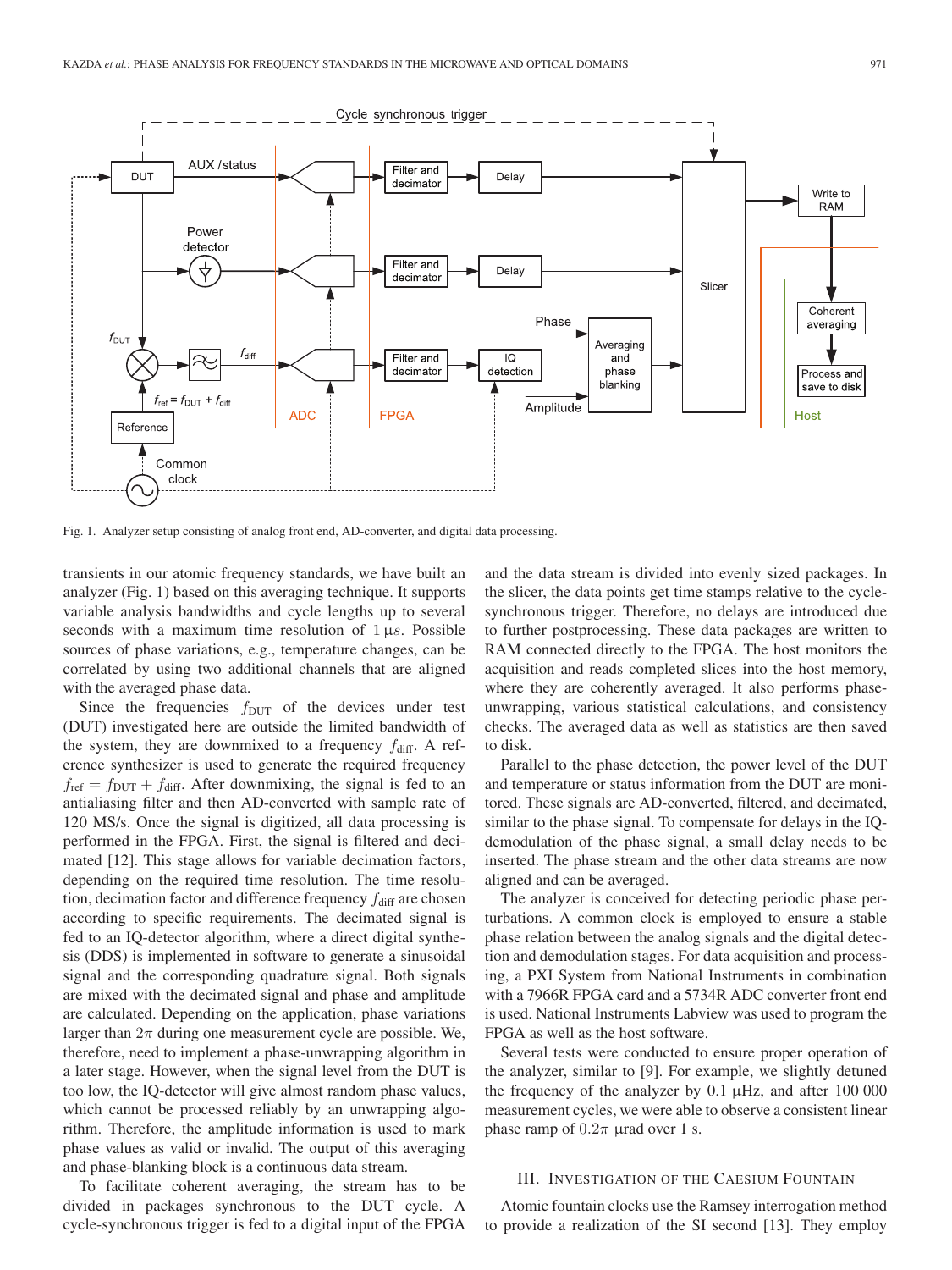

Fig. 2. Phase measurement of the microwave interrogation signal of CSF1 averaged over 60 000 cycles. The two Ramsey interactions are marked by the gray-shaded stripes. The standard deviation calculated from the independently characterized DUT noise of 0.2 µrad is in good agreement with the standard deviation of the measured phase values. Note that there is a gap in the data of 115 ms between the end and the beginning of the depicted data set.

a cyclic process, consisting of multiple stages. In a caesium fountain, the atoms are first cooled in the intersection region of six laser beams and subsequently launched vertically by laser frequency detuning. After launching, all laser beams are switched off and the cloud follows a ballistic trajectory. In a state-selection microwave cavity, the atoms are prepared in a single hyperfine magnetic substate, before on the way up and on the way down the atoms pass through the Ramsey cavity where they interact with the microwave field. After the second cavity passage, detection lasers probe the atom state population. At each cycle, the frequency of the microwave field in the Ramsey cavity is detuned to probe the transition probabilities at both sides of the central Ramsey fringe alternately. The resulting discriminator signal is used by a computer to control the output frequency  $f_{\text{DUT}}$  of the microwave synthesizer.

Because of the resulting cyclic changes of  $f_{\text{DUT}}$ , the reference frequency  $f_{ref}$  for the phase analyzer (Fig. 1) needs to be adjusted accordingly to ensure  $f_{\text{diff}}$  to be constant at 10 kHz. The required measurement time to evaluate phase excursions is significantly reduced by referencing the microwave synthesizer of the fountain to an optically stabilized 9.6-GHz oscillator [14], [15]. Its phase noise has been characterized in [15]. We can estimate the phase noise to be about  $50 \mu$ rad rms (single cycle) within a bandwidth of 1–400 Hz. This oscillator is used as the common clock and divided down to 10 MHz to lock the FPGA and ADC clocks.

With this analyzer, we conducted phase measurements for our fountains CSF1 [16], [17] and CSF2 [18]. In Fig. 2, a phase measurement of the Ramsey interrogation signal of PTB's fountain clock CSF1 is shown with a time resolution of 0.5 ms. This measurement was performed in an operational mode, in which all signals and switching processes were applied as in the normal frequency measurement mode of CSF1, except the Ramsey output signal of the 9.192-GHz synthesis which was connected to the phase analyzer. The data are averaged for about 18 h, corresponding to 60 000 fountain cycles. The two gray-shaded stripes mark the occurrence of the two successive Ramsey interactions, each with a duration of about 10 ms. From the data in Fig. 2, we estimate the phase difference between the two interactions to be smaller than 0.5 µrad, corresponding to a frequency shift of less than  $2 \times 10^{-17}$ . The standard deviation of the data set is 0.25 µrad. Similar results have been obtained for CSF2.

# IV. INVESTIGATION OF THE YB<sup>+</sup> OPTICAL FREQUENCY STANDARD

At PTB, we are currently investigating optical frequency standards based on the  $171\text{Yb}^+$  quadrupole and octupole transitions [15], [19]. For the octupole transition, we employ the hyper-Ramsey-scheme (HRS) [2], [11]. In this scheme, phase and frequency steps are applied to the interrogation laser light via an AOM controlled by a DDS. Changes in the power of the signal that drives the modulator lead to temperature changes of its crystal and in turn change the corresponding optical path length due to thermal expansion and the temperature dependence of the refractive index. The magnitude of the so-called AOM chirp depends on the power and the duty cycle of the driving signal [20], [21]. To reduce this effect, mechanical shutters are used to block the light during dark times and the AOM driving power is only switched off for short intervals in order to define the edges of the Ramsey pulses and during phase changes of the DDS.

In contrast to optical lattice clocks, where the realization of a path length stabilization between probe laser and the position of the atoms is straightforward [22], for our setup no active path length stabilization is implemented for the freespace probe laser beam so far. Residual phase fluctuations and drifts can therefore introduce frequency shifts. These can result not only from the aforementioned AOM chirps but also from air turbulences or thermal effects in optical parts or the mechanical setup. However, effects that are synchronous with the interrogation cycle require particularly careful consideration.

To evaluate such shift effects for the optical frequency standard, we need to determine the phase of the laser light after passage through the AOM and free-space propagation by setting up an interferometer (see Fig. 3). In the long arm of the interferometer, the light is diffracted by a TeO<sub>2</sub>-AOM, and a small fraction of the laser light is used to detect the optical power. By beating the light from the long arm against the light from the short reference arm, we detect the optical phase.

A 76-MHz signal generated by a DDS is used to drive the AOM, resulting in a 76-MHz beat note on the photo-detector  $(f_{\text{DUT}})$ . This beat note is amplified and mixed with 79 MHz generated by a second DDS. The resulting 3-MHz signal  $(f_{diff})$ is fed directly to the phase analyzer. To correct for phase drifts and excursions resulting from the DDS that drives the AOM, we measured the 76-MHz DDS signal directly and subtracted the obtained phase data from the beat note measurements. Thermally induced phase changes in the photo-detector used for beat detection are not corrected for in the results presented here.

In contrast to the standard Ramsey method mentioned earlier, the HRS contains an additional pulse between the two Ramsey interactions [2], [11]. The particular scheme investigated here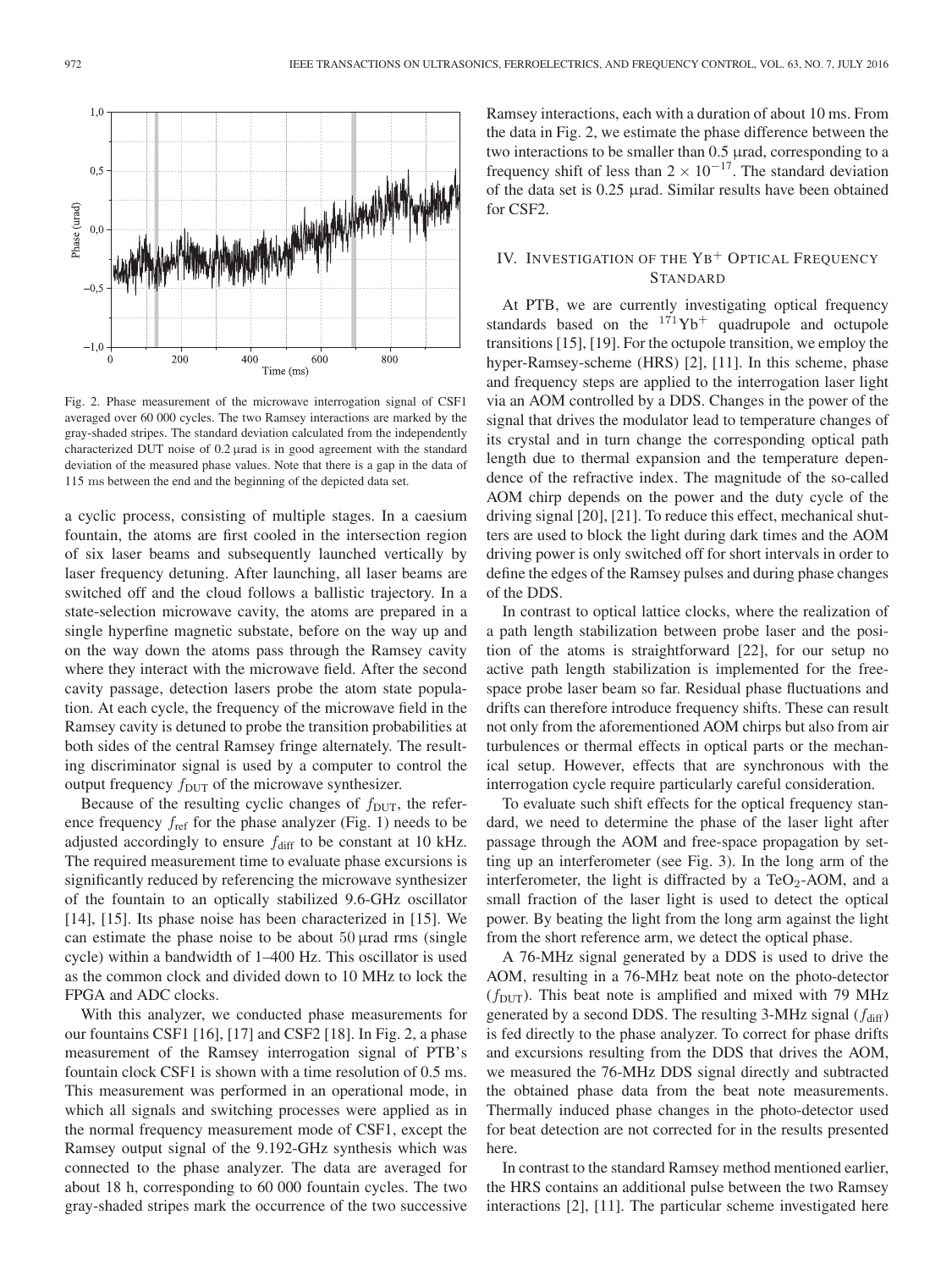

Fig. 3. Interferometric phase analysis setup at the  $Yb<sup>+</sup>$  optical frequency standard. For details see text. The setup is simplified, e.g., isolators and clock laser details are omitted.



Fig. 4. Optical phase excursions averaged over repeated measurement cycles. The black curve (A) was acquired for an AOM driving power of 1 W; for the red curve (B), the nominal driving power of 50 mW was used. As illustrated in the upper part of this figure, the AOM is switched off for either 0.5 or 2 ms. Roman numerals mark the different phases of the interrogation cycle (see text). The observed phase difference  $\Delta \Phi = 2$  mrad between the two Ramsey interactions in phases II and V is attributed to underlying long-term thermal drifts of the interferometer setup and should, therefore, be independent of the AOM driving power. Note that there is a gap in the data of about 50 ms between phases V and I.

consists of five phases, separated by short AOM off gaps with a duration of 2 or 0.5 ms as illustrated in Fig. 4. In phase I, readout and state preparation are performed and phases II and V are the actual Ramsey interactions. The additional pulse occurs in phase III and phase IV indicates the free precession time.

After sufficient cycle-synchronous averaging, various mechanisms affecting the phase can be identified, among them particularly AOM chirps. To accentuate their impact, we measured the phase excursions with an increased driving power of 1 W and for comparison under normal conditions with a driving power of 50 mW (A and B in Fig. 4). Distinctive phase jumps during the off gaps can be traced back to the AOM crystal cooling down. Their magnitude depends on the AOM driving power and the switch-off time. At high driving power, these phase jumps are 9 and 2 mrad for off-times of 2 and 0.5 ms, respectively. Under normal operating conditions with low driving power, the phase jumps are largely reduced and smaller than 0.2 mrad. When switched back on, the AOM heats up toward the steady-state condition. This leads to phase drifts during the different stages of the scheme that can be translated into frequency offsets. The phase gradient during each of the two Ramsey interactions translates into an effective frequency detuning of about 20 mHz for high driving power and less than 2 mHz for low driving power.

In addition to these AOM chirps, Fig. 4 reveals an additional underlying phase drift, readily observed as the difference between the average phases of the Ramsey pulses II and V. This can be attributed to remaining thermal instabilities of the optical setup caused by periodic variations of the temperature in our air-conditioned laboratory of about 0.2 K over 5000 s. The mean temperature, however, is long-term stable to better than 0.1 K, so that the observed phase drift should average out, if the measurement time is significantly larger than the time scale of temperature fluctuations. For the black curve, 100 000 cycles were averaged. The difference of the mean phases in the two Ramsey interactions  $\Delta \Phi = 2$  mrad is clearly visible. For the red curve, 230 000 cycles were averaged and the phase difference is reduced to 1 mrad. This phase difference corresponds to a relative frequency shift of about  $1 \times 10^{-18}$  that is significantly smaller than the instability of the frequency standard at the chosen measurement time of 1 day.

## V. CONCLUSION AND OUTLOOK

We successfully implemented a phase analyzer for detecting cycle-synchronous phase excursions and illustrated two applications for frequency standards in the microwave and optical domains. We were able to prove that no significant uncertainty contribution in our caesium fountains is to be expected from phase variations of the microwave source when a continuous microwave signal is used. In the next step we will use the analyzer to validate our interferometric microwave switch for regular use.

In the optical domain, we measured AOM chirps and their scaling with duty cycle and driving power with high phase resolution and investigated long-term thermal drift effects of PTB's  $Yb<sup>+</sup>$  optical frequency standard setup. Since the phase analyzer provides high time resolution, we plan to investigate the effects of short-term phase fluctuations on the transition frequency.

### ACKNOWLEDGMENT

The authors would like to thank G. Santarelli for inspiring discussions and C. Sanner for helpful discussions and careful reading of this paper.

#### **REFERENCES**

[1] N. F. Ramsey, "Experiments with separated oscillatory fields and hydrogen masers," *Rev. Mod. Phys.*, vol. 62, pp. 541–552, Jul. 1990.